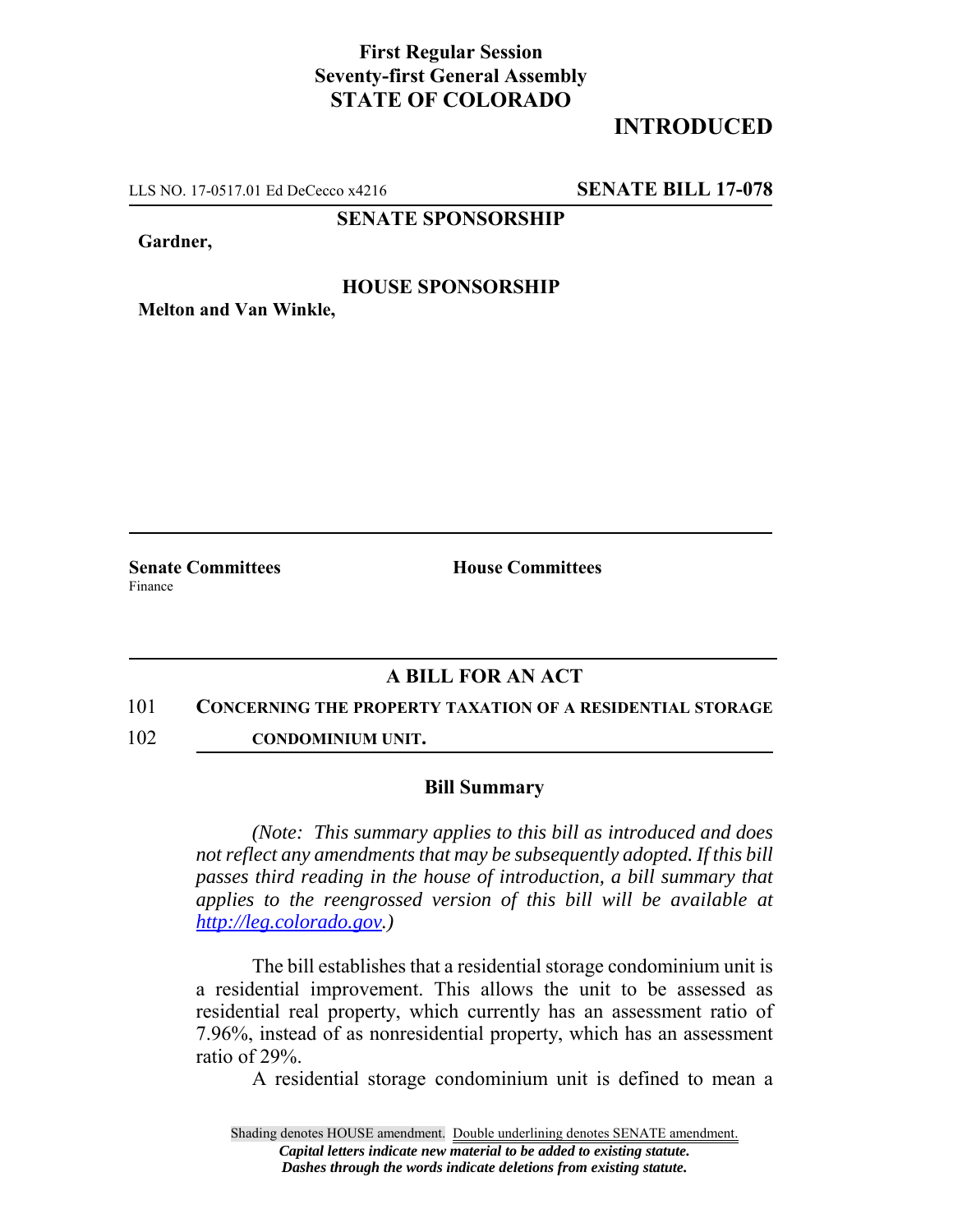building that is:

- ! A unit under the "Colorado Common Interest Ownership Act";
- ! Used by its owner to store items from or related to the owner's Colorado residence; and
- Not used for storage related to a business.

For a property to qualify as a residential storage condominium unit, the owner of the building unit must submit an affidavit of intended use. The property tax administrator is required to establish the form of the affidavit and to prepare and publish standards for assessors to determine whether a property qualifies as a residential storage condominium unit. The bill establishes penalties for a person that knowingly provides false information on the affidavit.

 *Be it enacted by the General Assembly of the State of Colorado:* **SECTION 1.** In Colorado Revised Statutes, 39-1-102, **amend** the introductory portion and (14.3) as follows: **39-1-102. Definitions.** As used in articles 1 to 13 of this title TITLE 39, unless the context otherwise requires: (14.3) "Residential improvements" means a building, or that portion of a building, designed for use predominantly as a place of residency by a person, a family, or families. The term includes buildings, structures, fixtures, fences, amenities, and water rights that are an integral part of the residential use. The term also includes a manufactured home as defined in subsection (7.8) of this section, a mobile home as defined in subsection (8) of this section, and a modular home as defined in subsection (8.3) of this section, AND A RESIDENTIAL STORAGE CONDOMINIUM UNIT AS SET FORTH IN SECTION 39-1-124. **SECTION 2.** In Colorado Revised Statutes, **add** 39-1-124 as 16 follows: **39-1-124. Residential storage condominium unit - residential improvement - affidavit - definitions.** (1) AS USED IN THIS SECTION: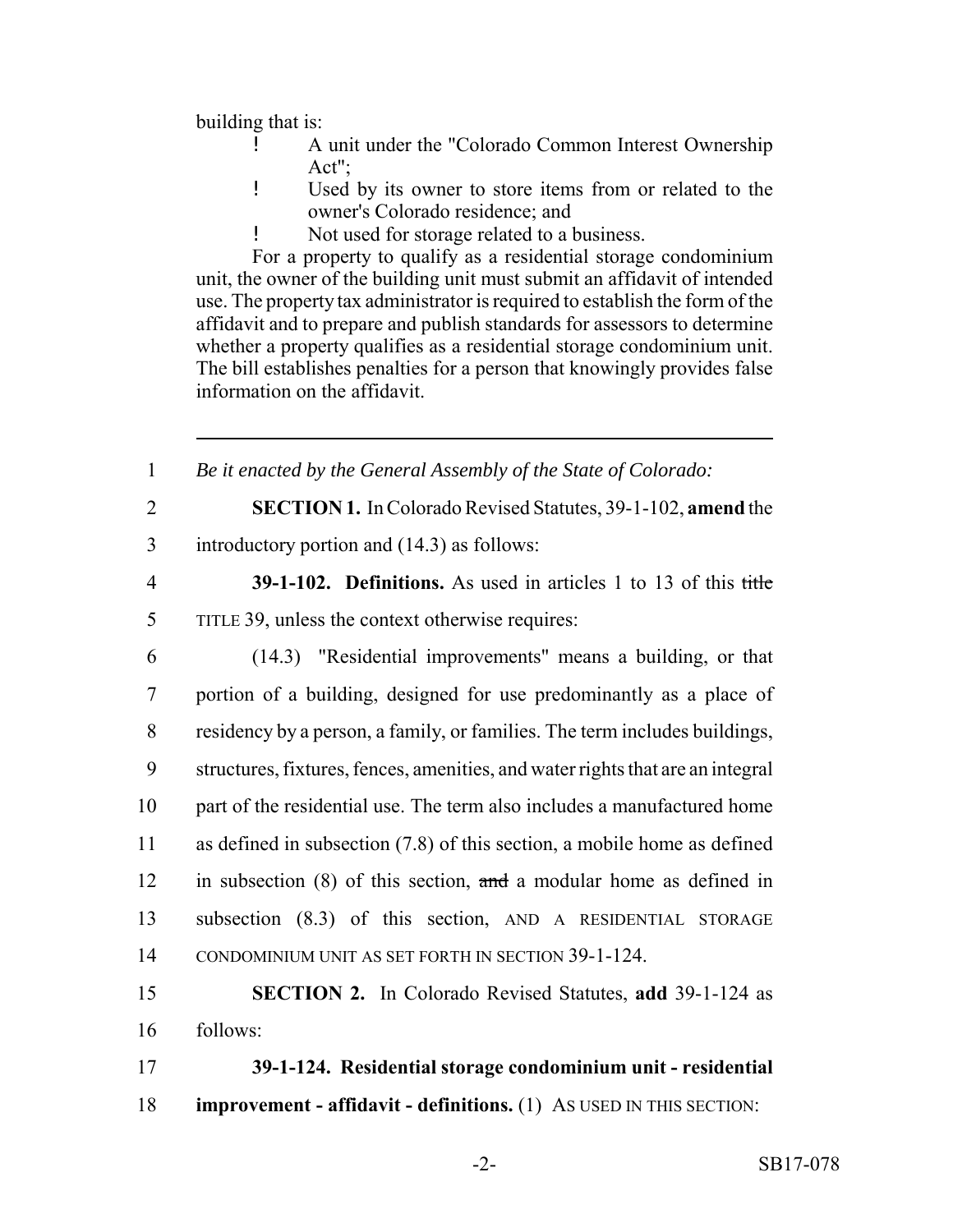(a) "AFFIDAVIT OF INTENDED USE" MEANS THE AFFIDAVIT DESCRIBED IN SUBSECTION (2)(a) OF THIS SECTION.

 (b) "RESIDENTIAL STORAGE CONDOMINIUM UNIT" MEANS A BUILDING THAT IS:

(I) A UNIT, AS DEFINED IN SECTION 38-33.3-103 (30);

 (II) USED BY ITS OWNER TO STORE ITEMS FROM OR RELATED TO THE OWNER'S RESIDENCE LOCATED IN THE STATE; AND

(III) NOT USED FOR STORAGE RELATED TO A BUSINESS.

 (2) (a) A RESIDENTIAL STORAGE CONDOMINIUM UNIT IS A RESIDENTIAL IMPROVEMENT. FOR A PROPERTY TO QUALIFY AS A RESIDENTIAL STORAGE CONDOMINIUM UNIT FOR A PROPERTY TAX YEAR, AN OWNER MUST SUBMIT TO THE ASSESSOR OF THE COUNTY IN WHICH THE 13 PROPERTY IS LOCATED AN AFFIDAVIT OF INTENDED USE, SIGNED BY THE OWNER UNDER THE PENALTY OF PERJURY IN THE SECOND DEGREE, STATING THAT THE PROPERTY MEETS THE DEFINITION OF A RESIDENTIAL STORAGE CONDOMINIUM UNIT SET FORTH IN THIS SECTION.TO BE ACCEPTED BY THE ASSESSOR, THE OWNER MUST SUBMIT THE AFFIDAVIT ON OR BEFORE MARCH 1 OF THE PROPERTY TAX YEAR; EXCEPT THAT, FOR THE PROPERTY TAX YEAR COMMENCING ON JANUARY 1, 2017, THE OWNER MUST SUBMIT 20 THE AFFIDAVIT ON OR BEFORE NOVEMBER 1, 2017. AN AFFIDAVIT FILED FOR ONE PROPERTY TAX YEAR SATISFIES THE REQUIREMENT FOR A SUBSEQUENT PROPERTY TAX YEAR UNLESS THE ASSESSOR RECEIVES A 23 NOTICE UNDER SUBSECTION  $(2)(b)$  OF THIS SECTION.

 (b) AN OWNER WHO SUBMITS AN AFFIDAVIT OF INTENDED USE TO AN ASSESSOR SHALL NOTIFY THE ASSESSOR IF THE PROPERTY NO LONGER MEETS THE DEFINITION OF A RESIDENTIAL STORAGE CONDOMINIUM UNIT OR IF THE PROPERTY IS TRANSFERRED TO A NEW OWNER.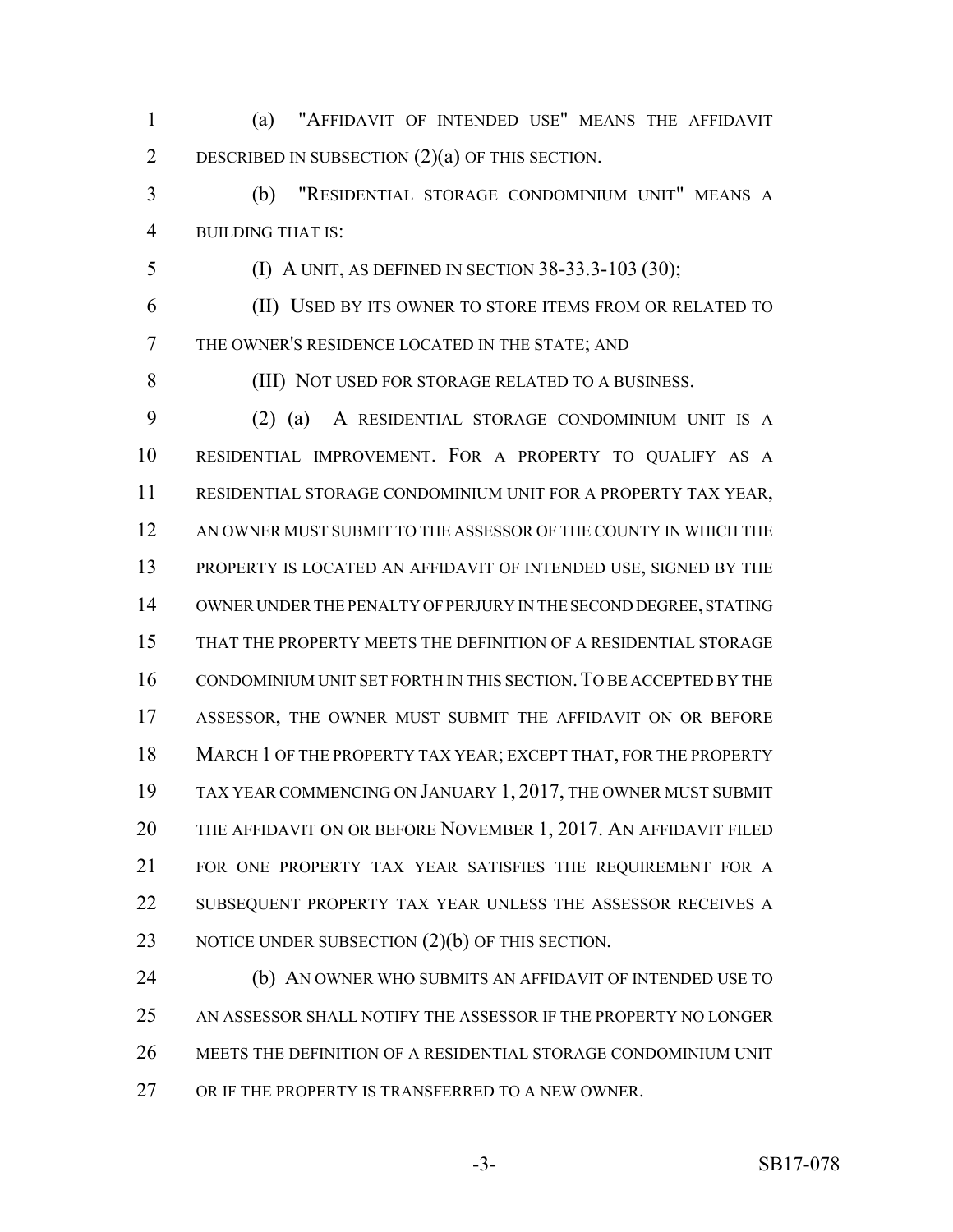(3) IN ADDITION TO ANY PENALTIES PRESCRIBED BY LAW FOR PERJURY IN THE SECOND DEGREE, IF A PERSON KNOWINGLY PROVIDES FALSE INFORMATION ON AN AFFIDAVIT OF INTENDED USE, THEN:

 (a) THE PROPERTY SHALL NOT QUALIFY AS A RESIDENTIAL STORAGE UNIT;

 (b) THE PERSON IS REQUIRED TO PAY TO THE TREASURER OF ANY COUNTY IN WHICH A PROPERTY IMPROPERLY QUALIFIED AS A RESIDENTIAL STORAGE CONDOMINIUM UNIT DUE TO THE FALSE INFORMATION AN AMOUNT EQUAL TO THE AMOUNT OF PROPERTY TAXES NOT PAID AS A RESULT OF THE IMPROPER CLASSIFICATION; AND

 (c) THE PERSON SHALL, UPON CONVICTION OF PERJURY, BE REQUIRED TO PAY TO THE TREASURER OF ANY COUNTY IN WHICH A PROPERTY IMPROPERLY QUALIFIED AS A RESIDENTIAL STORAGE CONDOMINIUM UNIT DUE TO THE FALSE INFORMATION AN ADDITIONAL AMOUNT EQUAL TO TWICE THE AMOUNT OF THE PROPERTY TAXES NOT PAID AS A RESULT OF THE IMPROPER CLASSIFICATION PLUS INTEREST. INTEREST IS CALCULATED AT THE ANNUAL RATE AS SET FORTH IN SECTION 18 39-21-110.5 (2) AND (3) FROM THE DATE THE INVALID AFFIDAVIT WAS FILED UNTIL THE DATE THE APPLICANT MAKES THE PAYMENT REQUIRED BY 20 THIS SUBSECTION (3)(c).

21 (4) THE ADMINISTRATOR SHALL ESTABLISH THE FORM OF THE AFFIDAVIT OF INTENDED USE AND PREPARE AND PUBLISH STANDARDS FOR ASSESSORS TO DETERMINE WHETHER A PROPERTY QUALIFIES AS A RESIDENTIAL STORAGE CONDOMINIUM UNIT.

 **SECTION 3. Act subject to petition - effective date - applicability.** (1) This act takes effect at 12:01 a.m. on the day following the expiration of the ninety-day period after final adjournment of the